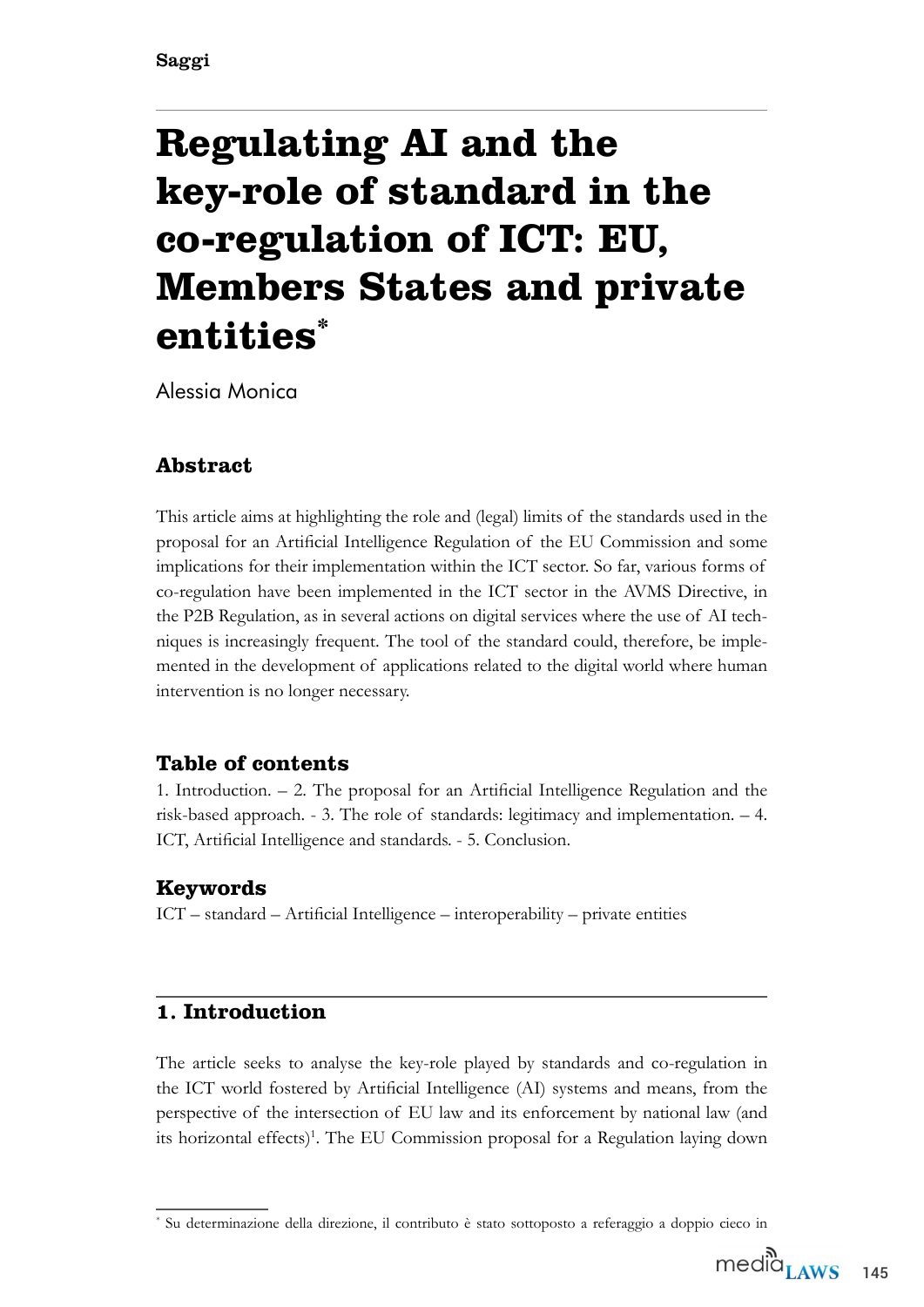harmonised rules on artificial intelligence (thereinafter "AI Proposal"),<sup>2</sup> seems to assign the utmost expectations to the standards as tools to ensure better governance and a balanced approach. Its legal basis founded in Article 114 TFEU is thus likely to determine uniform and directly applicable constraints throughout the territory of the Union<sup>3</sup>. Indeed, the Union interest is to preserve the EU's technological leadership and to ensure that citizens, frms, as well the whole society, can beneft from new technologies developed and functioning, according to the EU legal framework (above all fundamental rights and principles)<sup>4</sup>. As in the context of Regulation  $1025/2012$ on EU standardisation<sup>5</sup>, also in the proposal for an AI Regulation, the determination of standards with private actors is pivotal for more competition and freedom in the market. Moreover, as far as I7C are involved and strictly connected with AI systems, reducing risk of lock-in on the demand side is essential. Due to the pervading feature of AI systems and tools, the EU legislator has proposed a legal framework inspired by risk analysis. This approach is already used in the chemical sector,<sup>6</sup> where private and public actors co-exist in determining rules, standards, and practices.

Against this background, the risk-based approach is analysed in Section 2; whereas in Section 3 the role of standards is argued according to some legitimacy and effectiveness issues. From a practical point of view, standards are to be concretely implemented by national law. Such a fact leaves many open questions regarding judicial protection and accountability of the process.

Since the Notification Directive<sup>7</sup>, various forms of co-regulation have been carried out in the ICT sector<sup>8</sup> to ensure more protection for "interested parties". In this re-

<sup>3</sup> C. Casonato - B. Marchetti, *Prime osservazioni sulla proposta di regolamento della Commissione Ue in materia di intelligenza artificiale*, in *BioLaw Journal - Rivista di BioDiritto*, 3, 2021, 415 ss.

<sup>4</sup> Ivi, recital 1.

<sup>5</sup> Regulation 2012/1025/EU of the European Parliament and of the Council of 25 October 2012 on European standardisation, amending Council Directives 89/686/EEC and 93/15/EEC and Directives 94/9/EC, 94/25/EC, 95/16/EC, 97/23/EC, 98/34/EC, 2004/22/EC, 2007/23/EC, 2009/23/EC and  $2009/105/EC$  of the European Parliament and Council and repealing Council Decision 87/95/ EEC and Decision No 1673/2006/EC of the European Parliament and of the Council.

 $6$  Regulation 2006/1907/EC of the European Parliament and of the Council of 18 December 2006 concerning the Registration, Evaluation, Authorisation and Restriction of Chemicals (REAC+), establishing a European Chemicals Agency, amending Directive 1999/45/EC and repealing Council Regulation (EEC) No 793/93 and Commission Regulation 94/1488/EC as well as Council Directive 76/769/EEC and Commission Directives 91/155/EEC, 93/67/EEC, 93/105/EC and 2000/21/EC. See Recitals 29, 58 and 86; Annexes VII; VIII; IX; X; XI.

See also F. Fleurke - H. Somsen, *Precautionary regulation of chemical risk: How REACH confronts the regulatory challenges of scale, uncertainty, complexity and innovation, in CMLR, 2, 2011, 357 ss.* 

<sup>7</sup> Directive 98/34/EC of the European Parliament and of the Council of 22 June 1998 laying down a procedure for the provision of information in the feld of technical standards and regulations and of rules on Information Society services (Notification Directive).

<sup>8</sup> Above all, Communication from the Commission to the European Parliament, the Council, the

conformità all'art. 15 del regolamento della Rivista

<sup>&</sup>lt;sup>1</sup> O. Pollicino, *Judicial Protection of Fundamental Rights in Internet. Towards Digital Constitutionalism*<sup>2</sup>, Oxford, 2021, 184 ss.

<sup>&</sup>lt;sup>2</sup> Proposal for a Regulation of the European Parliament and of the Council laying down harmonised rules on Artifcial Intelligence (Artifcial Intelligence Act) and amending certain Union legislative acts, COM (2021) 206 def.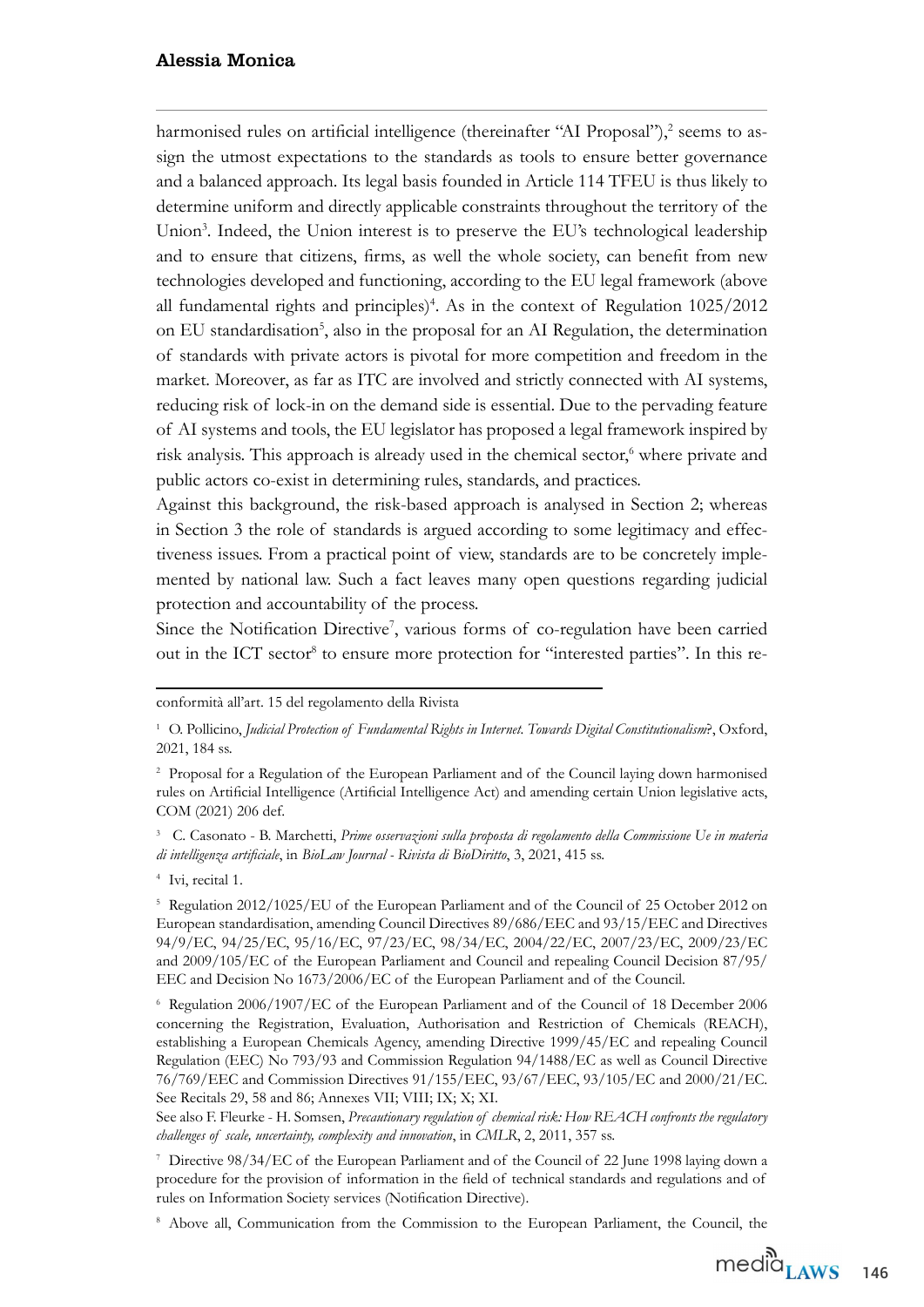gard, examples are blossoming in the AVMS Directive<sup>9</sup>, in Regulation P2B<sup>10</sup>, in the Digital Services Act<sup>11</sup> and more generally in Data Strategy<sup>12</sup> goals. Indeed, trusted mechanisms and tools for the re-use, sharing and pooling of data are essential for the development of AI models of high-quality steered by data (Section 4). In addition, the promotion of trustworthy AI allows shaping an intelligible regulation environment that can counterweight the ambiguity and the speed of changes within the IC7 sector.

# **2. The proposal for an AI Regulation and the risk-based approach**

Before going to the core of the analysis, that is the role of standards applied in the implementation of many online policies, a general overview of the AI Proposal is necessary. 7he backdrop mirrors the top-down regulatory framework it is typical and peculiar to the nature of the relationship between EU institutions and Member States, as well as specifc to the relationship between risk assessment and risk management. These two activities have been increasingly kept distinct also at EU level: the former is entrusted to technicians; the latter to decision-makers/regulators. Regarding the AI Proposal, a legislative action has to ensure a well-functioning internal market for AI systems, where both benefts and risks of AI are adequately addressed at Union level. Hence, national approaches in addressing the problems «create additional legal uncertainty and barriers», slowing down the market uptake of  $Al<sup>13</sup>$ . Even though the topdown approach - differently from the bottom-up approach - seems to ignore some interests that deserve protection<sup>14</sup>, the setting of the AI Proposal does not detract from the multilevel and multi-layered governance of standard rulemaking<sup>15</sup>.

After all, a "classical" and shared definition of AI in scholarship is lacking. In 1950, the English scientist Alain 7uring, who is considered to be the forerunner of the idea

European Economic and Social Committee and the Committee of the Regions - IC7 standardisation priorities for the digital single market, COM (2016) 176 def., para. 3.1.; C. Marsden, *Internet Co-Regulation*: *European Law, Regulatory Governance and Legitimacy in Cyberspace*, Cambridge, 2011, 241 ss; A. Harcourt-G. Christou-S. Seamus, *Global Standard-Setting in Internet Governance*, Oxford, 2020, 1 ss.

 $9$  Directive 2010/13/EU of the European Parliament and of the Council of 10 March 2010 on the coordination of certain provisions laid down by law, regulation or administrative action in Member States concerning the provision of audiovisual media services (Audiovisual Media Services Directive), amended by Directive (EU) 2018/1808.

 $10$  Regulation 2019/1150/EU of the European Parliament and of the Council of 20 June 2019 on promoting fairness and transparency for business users of online intermediation services.

<sup>&</sup>lt;sup>11</sup> Proposal for a Regulation of the European Parliament and of the Council on a Single Market for Digital Services (Digital Services Act) and amending Directive 2000/31/EC, COM (2020) 825 def.

<sup>&</sup>lt;sup>12</sup> Communication from the Commission to the European Parliament, the Council, the European Economic and Social Committee and the Committee of the Regions. A European strategy for data, COM (2020) 66 def.

<sup>&</sup>lt;sup>13</sup> Proposal for an AI Regulation, 2.2. Subsidiarity (for non-exclusive competence)

<sup>&</sup>lt;sup>14</sup> O. Pollicino - G. De Gregorio -F. Bavetta -F. Paolucci, Regolamento AI, la "terza via" europea lascia troppi *nodi irrisolti: ecco quali*, in *Agenda Digitale.eu*, 21 May 221.

<sup>&</sup>lt;sup>15</sup> C. Tovo, *Judicial review of harmonized standards: Changing the paradigms of legality and legitimacy of private rulemaking under EU law*, in *CMLR*, 55, 2018, 1188 ss.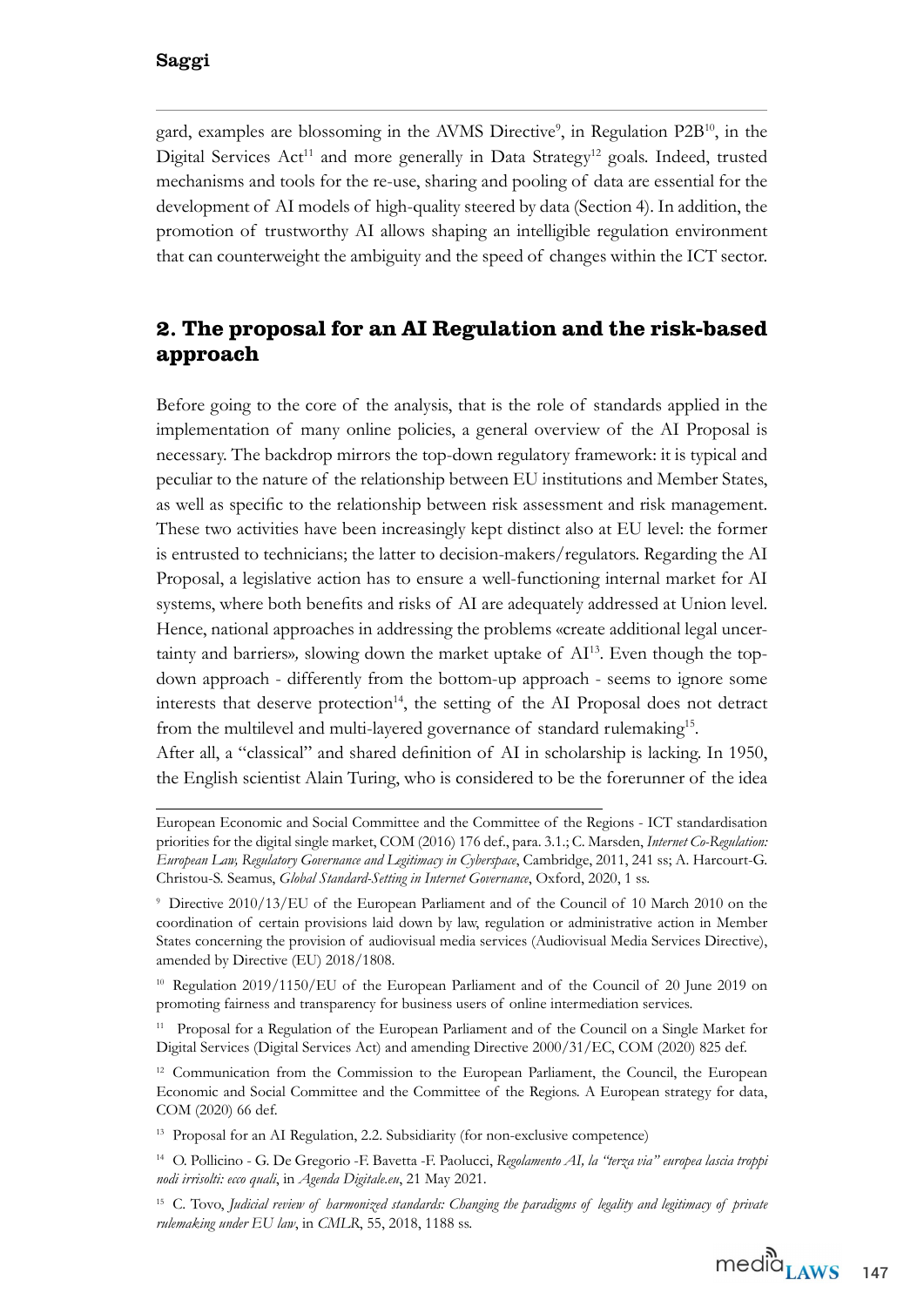of AI, tried to skip the problem of providing a real definition, rather explaining the «test of Turing». According to this test, a machine could be considered intelligent if its behaviour, observed by a human being, was considered indistinguishable from the behaviour of a person. Besides, AI overlapping humans and machine intervention can not only distort human behaviour, but also mislead reality and potentially harm another person. So, the legislator must act with precaution if the emerging risk is high and conceivably harmful. In this way, the choice of a Regulation as a legal tool is justified by the need for a uniform application of the new rules. 7hese are consequently linked with the definition of «risk», «high-risk», «low-risk», «remote biometric identification» and «harm». Hence, art. 3 of the Proposal defining the AI system recalls the invite of EU Parliament in resolution of 20 January 2021 on AI and refers to «software that is developed with one or more of the techniques and approaches listed in Annex I and can, for a given set of human-defined objectives, generate outputs such as content, predictions, recommendations, or decisions infuencing the environments they interact with». This definition outlines well both the specification of autonomy of AI systems and the machine-learning approaches<sup>16</sup>.

Framing a uniform legal picture for these new digital phenomena, ethical and legal issues also arise regarding risk management and liability<sup>17</sup>. This fact is underpinned by the nature of AI as an autonomous and self-learning system<sup>18</sup>. According to the AI Proposal, the risk-based approach involves the participation of producers, frms and private companies in determining standards to be applied to AI systems. Consequently, AI systems identified as «high-risk» should be limited to those that have a signifcant harmful impact on the health, safety and fundamental rights of persons. Again, such limitation minimises any potential restriction to international trade. In this case, the risk assessment applies the «precautionary principle»<sup>19</sup> where there are public interests and fundamental rights to be protected. In addition to this framework, the cross-cutting model of the AI Proposal is based on the development of standards, rather than making the placing of a product on the market subject to authorisation by national and European administrations, which directly regulate the technical and procedural aspects of the production and control of the safety of goods $^{20}$ . In other words, regulating by standard gets private operators involved in the development of the standard, as is the case with the REACH Regulation in the chemical sector. Standards, as such, bind not only economic operators but also public authorities in the ap-

<sup>&</sup>lt;sup>16</sup> See, Annex I. - Machine learning approaches include supervised, unsupervised and reinforcement learning. See also EU Parliament resolution of 20 January 2021 on artificial intelligence: questions of interpretation and application of international law in so far as the EU is affected in the areas of civil and military uses and of state authority outside the scope of criminal justice  $(2020/2013(INI)).$ 

<sup>&</sup>lt;sup>17</sup> Expert Group on Liability and New Technologies, *Liability for Artificial Intelligence and other emerging digital technologies*, in *europarl.europa.eu*, 219.

<sup>&</sup>lt;sup>18</sup> D. Imbruglia, *L'Intelligenza Artificiale (IA) e le regole. Appunti*, in *Rivista di diritto dei media*, 3, 2020, 27.

 $19$  For a general analysis of the implications of this principle on legal systems and on regulation policies, see, C. R. Sunstein, *[Beyond the Precautionary Principle](http://dx.doi.org/10.2139/ssrn.307098)*, in *SSRN*, January 2003.

<sup>&</sup>lt;sup>20</sup> C. Joerges- H. Schepel- E. Vos, *The Law's Problems with the Involvement of Non-Governmental Actors in Europe's Legislative Processes: The Case of Standardisation under the 'New Approach'*, in *EUI LAW*, 8, 1999, 27 ss.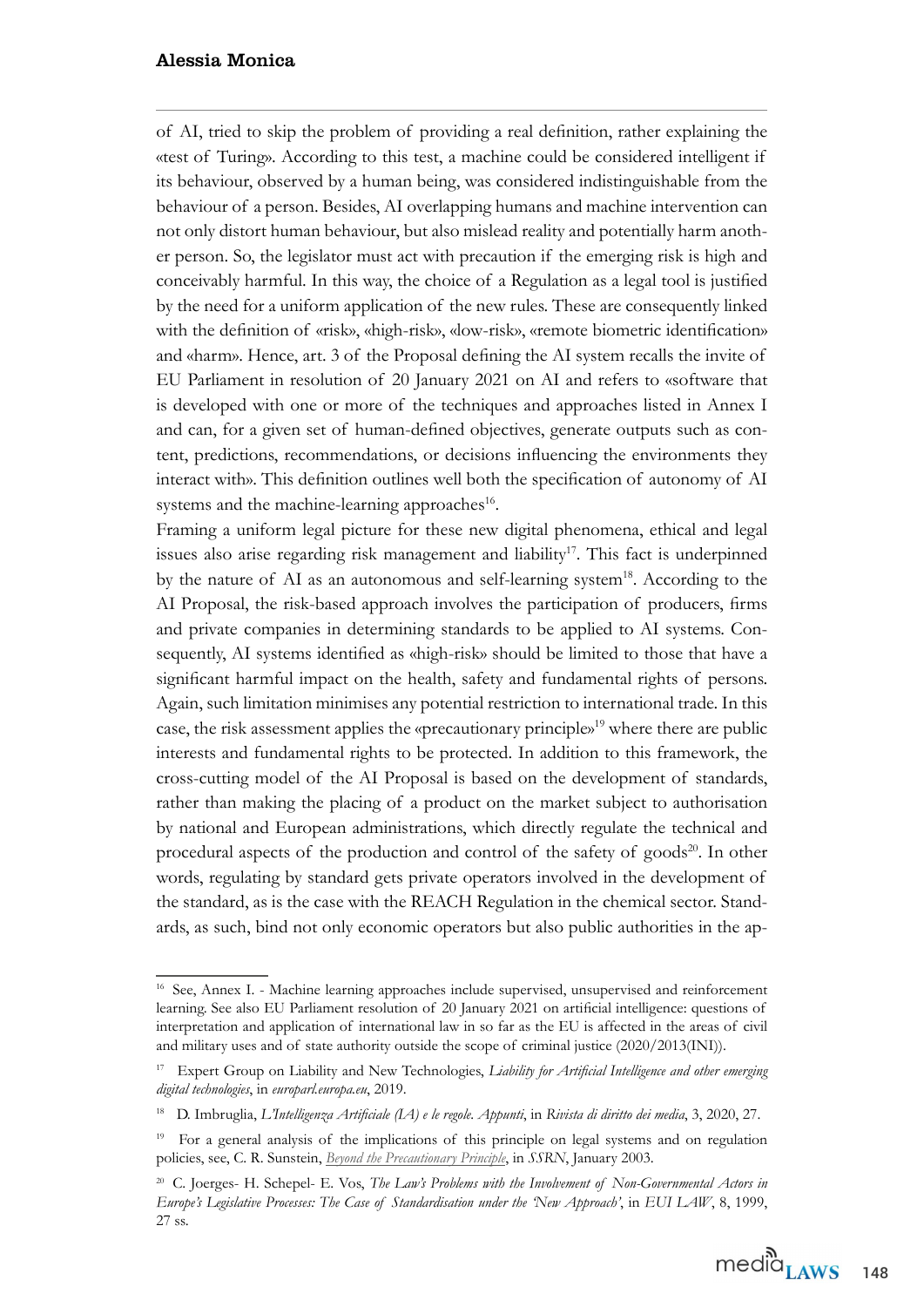plication of tested and predefned methods of risk assessment and risk management. This regulatory method refers to «voluntary technical or quality specifications with which current or future products, production processes or services may comply  $n^{21}$ . Moreover, it enables the identifcation of the most effective standards for predicting, combating and correcting risk, thus promoting compliance. Consequently, private operators cannot refuse to apply rules developed with their participation.

It is no coincidence that the AI Proposal, based on Article 114 TFEU, refers to Regulation 1025/2012 on EU standardisation. This act lays down rules for cooperation between national standardisation bodies, Member States and the Commission in drawing up "technical specifications" that a product must comply with (above all in terms of quality, environmental protection and health). It is quite evident that this approach of co-regulation involves private parties, also respecting the requirements of transparency and participation imposed by the EU Commission $^{22}$ . In this sense, the apparent rigidity of the top-down approach is mitigated by the involvement of the various stakeholders in risk regulation. 7his involvement will obviously be greater where the level of risk in the AI system is less high, and there is no predominant need to protect public interests. Nevertheless, the employment of standards for regulatory purposes supports innovation by stimulating dissemination of new technologies and enhances competition too<sup>23</sup>. How these activities face uncertain grade, and a multiplicity of risk will be better outlined in the following paragraphs. This backdrop is applied also to ICT and the exploitation of AI systems and tools in this sector.

## **3. The role of standards: legitimacy and implementation**

7he above-outlined paragraphs have shown how the top-down design of the AI Proposal relies on standard, as a tool to decrease the distinction between public and private. In this way, compliance with «harmonised standard»<sup>24</sup> may be a means for "providers" to demonstrate the conformity with AI risk management. As already mentioned, "private parties" participate as co-decision makers in European standardisation, which combines public and private elements using non-legal instruments as an alternative to binding-decision<sup>25</sup>. Hence, private certified regulators, as European Standards Organizations (ESOs) listed in Annex I of the Regulation on Standardisation are called upon by the Commission to write Harmonized European Standards (HESs). They embody technical specifications for essential health and safety requirements for products contained in EU secondary legislation.<sup>26</sup> Besides, «harmonised

<sup>21</sup> Recital 1, Regulation on Standardisation.

<sup>&</sup>lt;sup>22</sup> S. Pugliese, *Il rischio nel diritto dell'Unione europea*, Bari, 2017, 14 ss.

<sup>23</sup> M. Eliantonio, *Private Actors, Public Authorities and the Relevance of Public Law in the Process of European Standardization*, in *European Public Law*, 3, 2018, 472.

<sup>&</sup>lt;sup>24</sup> Art. 2, no. 1), lit. *c*), Regulation on Standardisation.

<sup>&</sup>lt;sup>25</sup> M. Eliantonio - C. Cauffman (eds.), *The Legitimacy of Standardisation as a Regulatory Technique*, London, 2020, 6 ss.

<sup>&</sup>lt;sup>26</sup> M. Eliantonio, *Private Actors, Public Authorities and the Relevance of Public Law*, cit., 474.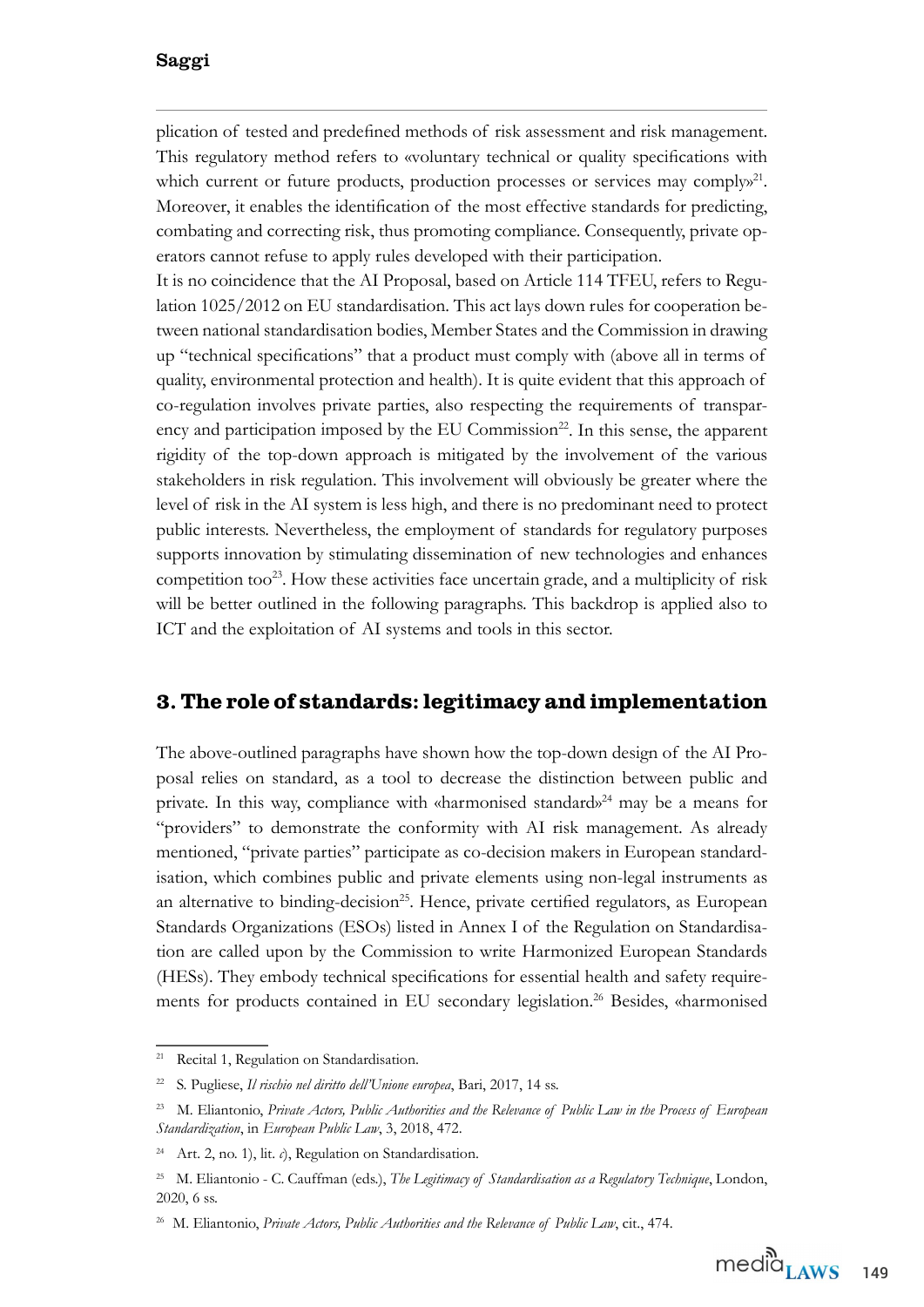standards» are adopted on the basis of a request made by the Commission for the application of Union harmonisation legislation. Some key points of the Regulation of standards are quoted by the previous Notification Directive of 1998. This Directive, which couldn't be applied in a dispute between individuals (unlike the current Regulation of 212), required the Member States to notify technical regulations to the Commission. In particular, this obligation may apply to co-regulatory schemes that are *de facto* technical regulations under this Directive<sup>27</sup>. These include: references to technical specifcations in the laws, regulations or administrative provisions of a Member State which confer a presumption of conformity with legal obligations; «voluntary agreements» between a public authority and, for example, industry representatives that include compliance with technical specifcations in the public interest. 7he term «technical specification» covered private and market-based standards that are not developed by recognized standards bodies. Briefy, the co-regulatory schemes formed in the Directive referring to private standards (by way of legislative or administrative measures), voluntary agreements, or fiscal measures «should also be notified or else risk becoming a dead letter»<sup>28</sup>.

As far as AI Proposal is concerned, the Commission can adopt common technical specifications if no harmonised standards are existing or are not sufficient<sup>29</sup>. This means that the Commission has to monitor the implementation of standard. In case there is the need to address specifc safety measures or fundamental right, the Commission may, by means of implementing acts (*ex* art. 291 TFUE), adopt common specifications. With regards to high-risk AI systems, the Commission is empowered to adopt delegated acts (*ex* art. 290 TFUE) in order to introduce elements of the conformity assessment procedures that become necessary in the light of technical progress<sup>30</sup>. On this path, the Commission establishes and manages an EU database for a high-risk AI system<sup>31</sup>, as to comply with transparency and accountability duties with the objective of promoting the development of an anthropocentric artificial intelligence<sup>32</sup>. Already according to the Regulation on Standardisation, ESOs encourage and facilitate an appropriate representation and effective participation of all relevant stakeholders.<sup>33</sup> In this regard it should be pointed out how soft law<sup>34</sup> is increasingly being used to make the procedure of arts. 290 and 291 TFUE more accountable and

<sup>34</sup> Soft law is «rules of conduct that are laid down in instruments which have not been attributed legally binding force as such, but nevertheless may have certain (indirect) legal effects, and that are aimed at and may produce practical effects», in L. Senden, *Soft law in European Community Law*, Oxford, 2004, 112.

<sup>&</sup>lt;sup>27</sup> Art. 1, para. 11, Notification Directive.

<sup>&</sup>lt;sup>28</sup> M. Mataija, Private Regulation and the Internal Market: Sports, Legal Services and Standard Setting in EU *Economic Law*, Oxford, 2016, 230.

<sup>&</sup>lt;sup>29</sup> Recital 61, AI Proposal.

<sup>&</sup>lt;sup>30</sup> Ivi, art. 43, para. 5.

 $31$  Ivi, recital 67.

<sup>&</sup>lt;sup>32</sup> On transparency as a key milestone when outlining the scope of the application of algorithmic systems see G.G. Lo Sapio, *La trasparenza sul banco di prova dei modelli algoritmici*, in *Federalismi.it*, 221, 11, 239-252

<sup>&</sup>lt;sup>33</sup> Art. 5, Regulation on standardisation.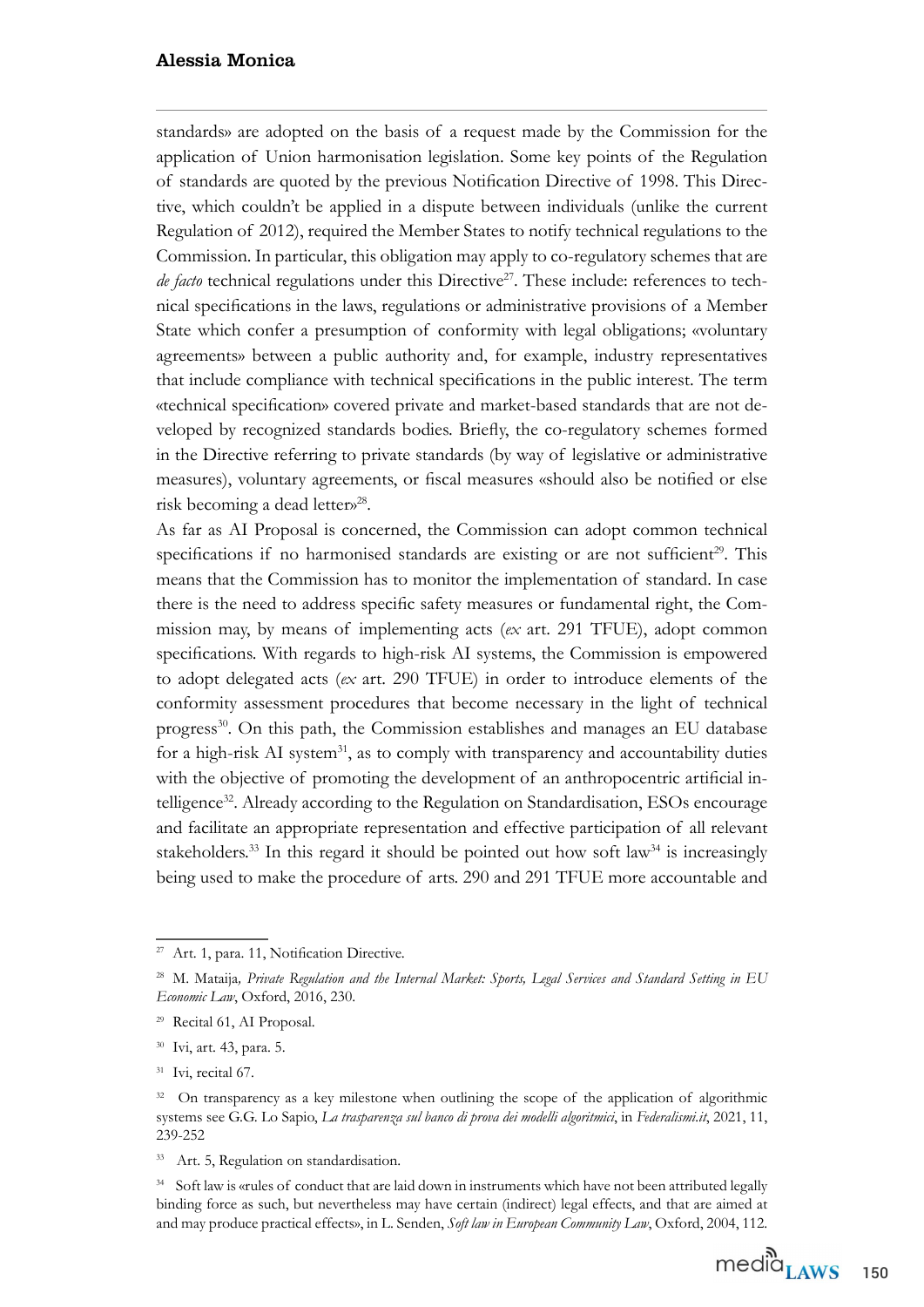shared among stakeholders, defining specific aspects of these acts.<sup>35</sup> Soft law is a tool that allows private actors to converge with joint practices and behaviours (with the final goal of «common standards»). Thereby, soft law acts may also counterbalance the apparently top-down design of the AI governance, «enhancing the effectiveness of EU action and thereby substantive legitimacy».<sup>36</sup>

Consequently, with the increasing involvement of private parties in the design and implementation of standards, new issues regarding the legitimacy and the accountability of these tools in the EU's multilevel system come to light<sup>37</sup>. Standards and their application represent a straight example of «composite procedures»<sup>38</sup> and, in this sense, they well embed several issues about their enforcement, as recently enshrined in *Berlusconi* C-219/17<sup>39</sup>. Above all, in the case of an appeal, *ex* art. 263 TFEU, it will be necessary for private parties to determine the interest in bringing an action, since many standards approved at the EU level (as «acts open to challenge» according to well-established case law *Les Verts<sup>40</sup>*, or *AthinaïkiTechniki<sup>41</sup>*) need to be translated and implemented by national standards. In this regard, private parties have to institute proceedings against an act, not only if it is addressed to them or which is of direct and individual concern to them, but also if the standard can be assumed to be a «regulatory act» affecting them (art. 263 TFEU, para. 5). In this case, it does not have to entail implementing measures.

The CJUE in judgment James Elliott has clarified its competence in the interpretation of harmonized rules entrusted to an organisation governed by private law as its implementation measure is strictly governed by the essential requirements defned by the EU secondary law<sup>42</sup>. Transposing this to the AI Proposal, standards have to be constantly updated, as a consequence of the level of risk embedded or involved in their application. These features further complicate the picture<sup>43</sup>. Obviously, no control of legality is possible during the determination of a standard (*ex-ante*), due to the nature of the standard coming up as a negotiation among interested parties involved in the rulemaking activity.

In order to assure the utmost use of standards approved, «interoperability» is the core,

<sup>&</sup>lt;sup>35</sup> Agreement on Non-Binding Criteria for the application of Articles 290 and 291 of the Treaty on the Functioning of the European Union, 18 June 2019, (OJ C 223 of 3 July 2019).

<sup>&</sup>lt;sup>36</sup> L. Senden, *Soft Post-Legislative Rulemaking: A Time for More Stringent Control*, in *ELJ*, 1, 2013, 70.

<sup>&</sup>lt;sup>37</sup> C. Joerges- H. Schepel- E. Vos, *The Law's Problems with the Involvement of Non-Governmental Actors in Europe's Legislative Processes*, cit., 45 ss.

<sup>&</sup>lt;sup>38</sup> H. Hoffmann, *Composite Procedures in EU Administrative Law*, in H. Hoffmann-A. Turk (eds.), *Legal Challenges in EU Administrative Law: The Move to an Integrated Administration*, Cheltenham, 2009, 137 ss.

<sup>&</sup>lt;sup>39</sup> The CJEU specifies that, regarding «composite procedure», «acts that fall within the national phase could be subject to judicial review at national level, even though that national phase is brought to a close by an act that is not binding on the EU authority competent to adopt the final decision»: CJEU, C-219/17, *Berlusconi*, (2019), § 38.

<sup>&</sup>lt;sup>40</sup> CJEU, Case 22/70, *AETS*, (1971), § 43.

<sup>&</sup>lt;sup>41</sup> CJEU, C-521/06 P, *AthinaïkiTechniki*, (2008), § 46.

<sup>&</sup>lt;sup>42</sup> CJEU, C-613/14, *James Elliott*, (2016), para 43.

<sup>&</sup>lt;sup>43</sup> EDPB-EDPS, Joint Opinion 5/2021 on the proposal for a Regulation of the European Parliament [and of the Council laying down harmonised rules on artifcial intelligence \(Artifcial Intelligence Act\)](https://edpb.europa.eu/our-work-tools/our-documents/edpbedps-joint-opinion/edpb-edps-joint-opinion-52021-proposal_en), 18 June 2021.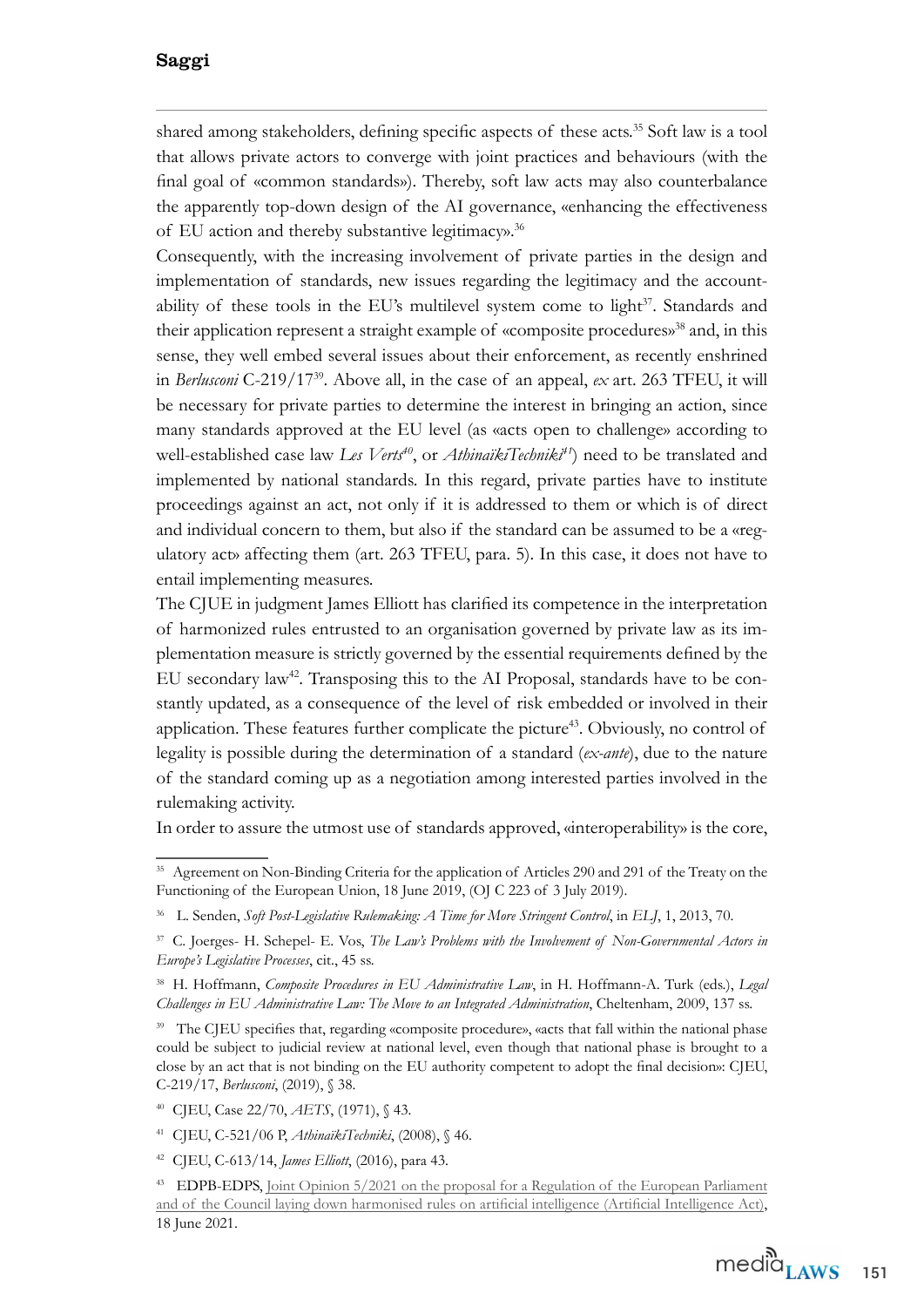as well as the tool to boost the accountability of the governance. 7his is even more true in a problematic feld such as AI. Indeed, interoperability prevents an interested party (individual or organizations) being locked into a single dominant entity<sup>44</sup>. This point directly introduces the next paragraph because standard development is crucial to the way in which citizens – *alias* "users" - surf and interact in Internet.

## **4. ICT, AI and standards**

First, before reviewing how the ICT sector has been reformed, it is essential to remember how in the Treaties does not exist a specific legal basis to tailor a peculiar framework for ICT. Hence, every legislative act concerning also ICT has to be based on another specifc legal basis. In other words, the cutting-edge nature of IC7, makes them a tool that crosses many sectors of policies. 7his feature also implies that IC7 are strictly linked to the development of the internal market, as well clarifed in the Digital market strategy in 2015<sup>45</sup>. At the same time, it is important to underline which implications stem from Regulation on standardisation of 2012 and "ICT technical specification". Indeed, art. 14 of this Regulation provides that every identification as ©technical specifcationª - to be applied specifcally to foster interoperability in public procurement or to improve the internal market<sup> $46$ </sup> - has to fulfil criteria such as «openness», «consensus», «transparency». In other terms, all standards are adopted after consultation of the EU multi-stakeholder platform on IC7 standardisation. Again, the circularity of the decisional process is a recurring pattern: the platform includes ESOs, Member States and relevant stakeholders. 7he Consultation of the committee set up by the corresponding Union legislation is expected, or other forms of consultation of sectoral experts, if such a committee does not exist. Secondly, as already mentioned, the issue of interoperability is properly relevant. A defnition is given in the EU Decision  $2015/2240^{47}$  addressing the energy sector. Interoperability is «the ability of disparate and diverse organisations to interact towards mutually benefcial and agreed common goals, involving the sharing of information and knowledge between the organisations, through the business processes they support, by means of the exchange of data between their respective ICT systems». Concisely, it is the ability to integrate two or more datasets signifcantly affecting the effcient use of data

<sup>&</sup>lt;sup>44</sup> ICT standardisation priorities for the digital single market, COM (2016) 176,  $$3.1.1$ .

<sup>&</sup>lt;sup>45</sup> Communication from the Commission to the European Parliament, the Council, the European Economic and Social Committee and the Committee of the Regions a Digital Single Market Strategy for Europe, COM (2015) 192 def.

Art. 13, paras. 1-2, Regulation on standardisation.

<sup>&</sup>lt;sup>47</sup> Council Decision (Euratom) 2015/224 of 10 February 2015 amending Decision 2007/198/Euratom establishing the European Joint Undertaking for ITER and the Development of Fusion Energy and conferring advantages upon it.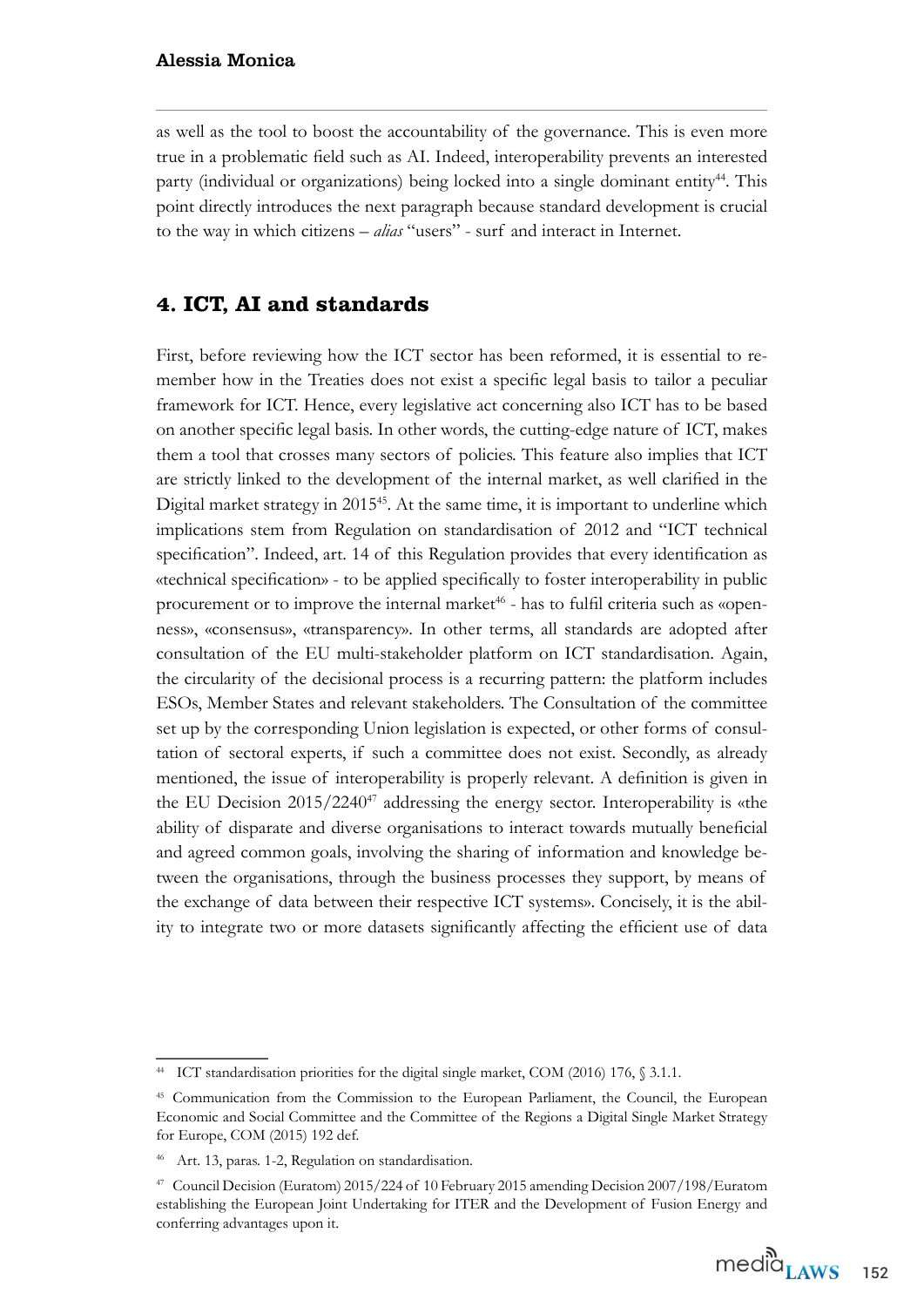(moreover if AI systems are involved)<sup>48</sup> and «knowledge that can be mined from it»<sup>49</sup>. Also, a lack of data standards inhibits the flow of data, sharing and valuable extraction. According to Data Strategy 2020, «data interoperability and quality, as well as their structure, authenticity and integrity are key for the exploitation of the data value, especially in the context of AI deployment».

Against this backdrop, not surprisingly, the AI Proposal, in art. 10, deals with defining the essential requirements for correct governance of sets of data in high-risk processes. Therefore, all the obligations imposed on private entities such as "service providers" operating in the EU territory by the various measures to boost the transparency of the sector shall be read bearing in mind some points: "interoperability", "shared standards", "fairness of the process". With regard to interoperability and standards, some seminal features have already been clarified, whereas concerning duty of "fairness" some considerations are noteworthy.

Examples of fairness boosted also by co-regulation practice can be quoted from Regulation P2B, which attempts to promote fairness and transparency for business users of online intermediation services and by the AVMS Directive (as emended in 21). 7he latter, as to better coordinate the audio-visual sector, redefnes the role of intermediation services in the organisation of the content, namely programmes, user-generated videos and audio-visual commercial communications. Many of these contents are often carried out by automatic means<sup>50</sup>. In fact, AI tools are employed as to mitigate risk of violation and to monitor content forbidden for some target or for their message of hat $e^{51}$ .

To allow consumers to enhance the maximum benefit by the internal market, Regulation P2B tailors a competitive, fair, and transparent online ecosystem where responsible behaviour of companies is also essential<sup>52</sup>. At the core of the Regulation act there is the «business user». This means any private individual or any legal person who, through online intermediation services, offers goods or services to consumers<sup>53</sup>. Practically, it means that providers of online intermediation services shall notify to the «business users» concerned any proposed changes of their terms and conditions on a durable medium. An internal system for handling the complaints of business users is appointed by providers, «based on the principles of transparency and equal treatment applied to equivalent situations and treating complaints in a manner which is proportionate to their importance and complexity». For this activity - before a possible extra-judicial settlement through mediation or even before the courts - many AI tools are employed. Furthermore, the Commission shall encourage the drawing up of «codes of conduct» by providers of online intermediation services and by organi-

<sup>&</sup>lt;sup>48</sup> I. M. Cockburn - R. Henderson - S. Stern, *The Impact of Artificial Intelligence on Innovation: An Exploratory Analysis*, in A. Agrawal - J. Gans - A. Goldfarb (eds.), *The Economics of Artificial Intelligence: An Agenda*, in *nber.org*, 2019, 115 ss.

<sup>&</sup>lt;sup>49</sup> M. Gal - D. Rubinfeld, *Data Standardization*, in *NYU Law Review*, 94, 2019, 737 ss.

<sup>&</sup>lt;sup>50</sup> Recital 47, AVMS.

 $1$ <sup>51</sup> Ivi, recital 18 and 19.

<sup>&</sup>lt;sup>52</sup> Recital 3, Regulation P2B.

<sup>&</sup>lt;sup>53</sup> Ivi, art. 2, para. 1.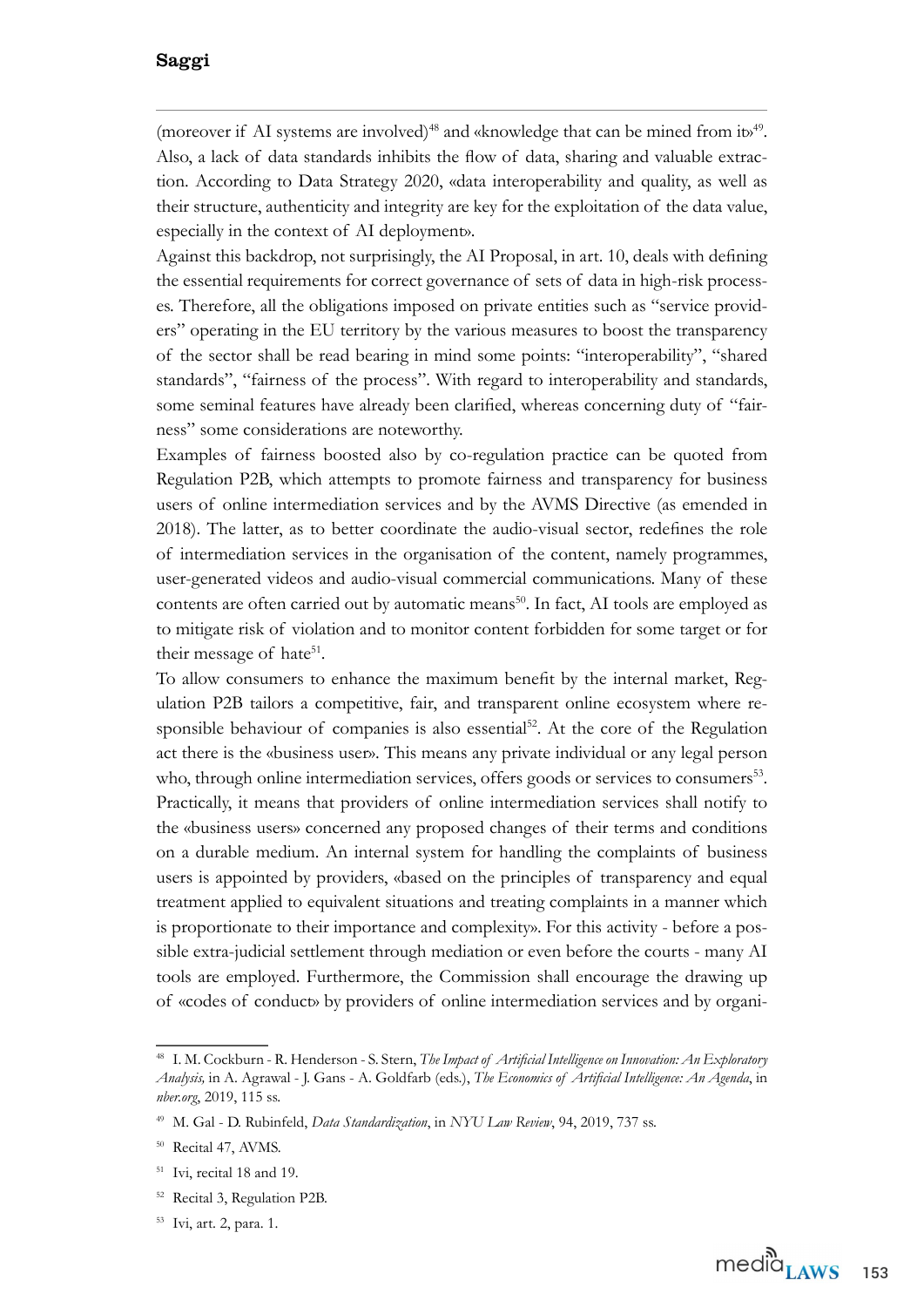sations and associations representing them, along with business users, including their representative organisations<sup>54</sup>. Despite the increasing development of self-regulation activities<sup>55</sup>, on this specific aspect, standards as a practice of co-regulation could be encouraged too as to give more guarantees to users regarding enforcement and legitimacy.

Besides, concerning the duty of transparency of "ranking activities" the Commission shall accompany the transparency requirements with guidelines. "Ranking" is normally pushed by algorithm and AI tools. Even though providers are not required to disclose them and other related information<sup>56</sup>, for better compliance with transparency and fairness, some standards can be promoted also by soft law acts. Apparently, it seems to be a process that does not present a high-level of risk, rather the risk is probably linked with processing of personal and sensitive data<sup>57</sup>. In this regard, fairness is to be guaranteed handling data sets. For the purpose of personal data protection, CJEU has clarified<sup>58</sup> how a search engine setting up a filtering system could access and make a systematic analysis of all content -also personal data - even though that activity takes place in a completely automatic manner. Again, according to the *Google Spain* judgment<sup>59</sup>, the search engines act as «data controller»<sup>60</sup> of personal data when indexing the content of the web pages, also they do not have knowledge about the existence of personal data in the indexed pages. On this point, no precise criteria (or tools) are given to providers. In any case, they effectively have to balance all fundamental rights at stake (data and private life protection, intellectual propriety, freedom of expression)<sup>61</sup> as well as the "private emerging interest" deserving protection. The lack of a «digital due process» leaves wide margins of power to private actors as platforms and service providers<sup>62</sup>. Some due diligence duties for the providers are catered for in Digital Services Act of December 2020, regarding risk evaluation for very large online platforms  $(art. 26)$ , or notice and action mechanisms  $(art. 14)$ , internal complaint-handling system (art. 17). Therefore, a decision based on automatic means shall be motivated or supported by information on such use. Ensuring the alleged neutrality of algorithms is one of the most debated points from the perspective of fundamental right, as well as for all the implications on competition. Regarding the «notice and action mechanism» the Commission shall «support and promote the development and implementation of voluntary industry standards», as well as interoperability of data specifically

<sup>&</sup>lt;sup>54</sup> Ivi, art. 17.

<sup>&</sup>lt;sup>55</sup> C. Fontana, *La nuova riforma europea sul digitale*, in *Medialaws*, 29<sup>th</sup> June 2021.

 $56$  Art. 5, para. 6, Regulation P2B.

 $57$  On this point see also art. 35 of Regulation 679/2016 on the protection of natural persons with regard to the processing of personal data and on the free movement of such data and repealing Directive 95/46/EC (GDPR).

<sup>&</sup>lt;sup>58</sup> CJEU, C-70/10, *Scarlet Extended*, (2011), § 51; CJEU, C-360/10, *Sabam*, (2012), § 49.

<sup>&</sup>lt;sup>59</sup> CJEU, C-131/12, *Google Spain* (2014), § § 36, 38, 41.

 $60$  Art. 4, 7, GDPR.

<sup>61</sup> O. Pollicino, *L'''autunno caldo'' della Corte di giustizia in tema di tutela dei diritti fondamentali in rete e le sfde del costituzionalismo alle prese con i nuovi poteri privati in ambito digitale*, in *Federalismi.it*, 19, 219, 1 M. Bassini, *Fundamental Rights and Private Enforcement in the Digital Age*, in *Eur Law J.*, 25, 2019, 182 ss.

<sup>&</sup>lt;sup>62</sup> O. Pollicino, *Google rischia di «vestire» un ruolo para-costituzionale*, in *Il Sole 24 Ore*, 14 May 2014.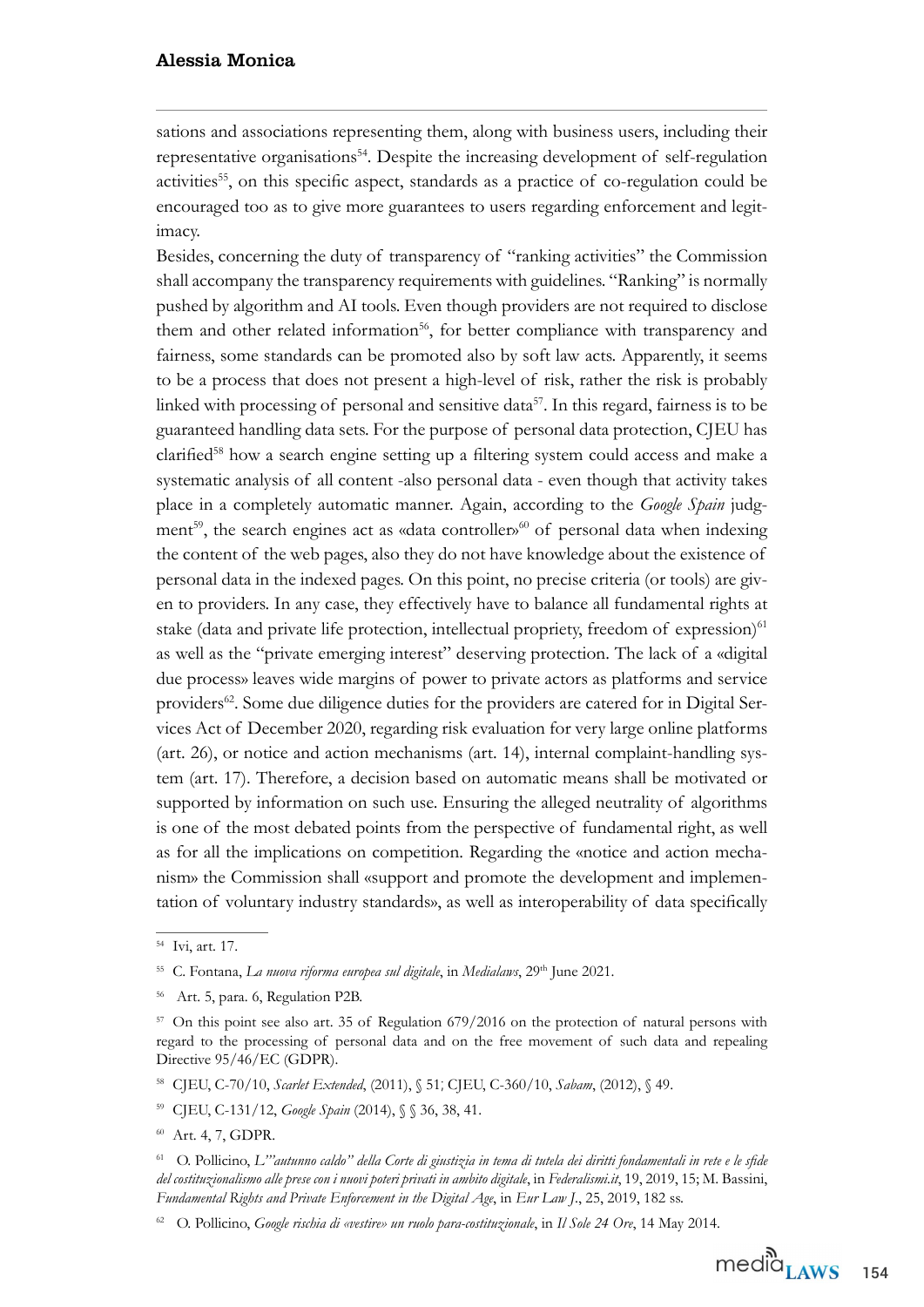between advertising intermediaries<sup>63</sup>.

7o conclude, the ongoing reform process of IC7, AI and data law (intellectual property and liability) $64$  represents an ambitious regulatory framework that tries to find a balance among the protection of fundamental rights, the improvement of competition, the welfare of consumers and the risk management of AI means. In this regard, the legislator at the EU level and at the national level - since it is up to Member states to provide the implementation of  $EU$  law  $-$  must not disregard forms of co-regulation that have to be proportionate, justified and overall enforceable.

## **5. Conclusion**

7o recap, the AI Proposal relies on standards (and the legal framework of Regulation on EU standardisation) in order to determine and manage the level of risks applied to AI systems. This form of co-regulation, likely to be more widely "recognized" by a wide range of industries, associations, and stakeholders, because «derived from practices that have been experienced»<sup>65</sup>. So, the definition of an EU standardisation roadmap for implementing the Artifcial Intelligence Act (AI Proposal) will simplify also «interoperability»<sup>66</sup>. Moreover, in the Proposal, participation in rulemaking (as with transparency) is theoretically ensured. Again, when the normative act is not sufficiently detailed, soft law acts are helpful to better explain their content, also because they are based on the idea of quality regulation. 7he turning point is represented by the aspiration to the "quality of regulation", itself linked with a public emerging interest toward better regulation<sup>67</sup>.

On this path, IC7 development and application in many activities no longer carried out only by humans challenge society and the legal order potentially affecting health, environment and fundamental rights. Standards seem to have opened new routes, not only in the *ex-ante* negotiation of them, but also in their implementation and enforcement. Rather, there is a huge consensus on the difficulties with effective judicial control for many standards embedded in a «composite procedure». For this reason, a more mature system of legal and judicial controls on European standardisation is still to be established<sup>68</sup>, allowing private parties to challenge standards too. According to the AI Proposal, the Commission can adopt «common specifications» by means of implementing acts *ex* art. 291 TFEU if a «harmonized standard» (as defined in the Regulation on standardisation) does not exist. At the same time, the «harmonized

Art. 34, Digital Services Act.

<sup>&</sup>lt;sup>64</sup> Directive (EU) 2019/790 of the European Parliament and of the Council of 17 April 2019 on copyright and related rights in the Digital Single Market and amending Directives 96/9/EC and 2001/29/EC.

<sup>&</sup>lt;sup>65</sup> D. Piana, *Legal Service and Digital Infrastructures. A new Compass for Better Governance*, London, 2020, 77.

<sup>&</sup>lt;sup>66</sup> In this regard, S. Nativi - S. De Nigris, *AI Standardisation Landscape: state of play and link to the EC proposal for an AI regulatory framework*, EUR 30772 EN, Luxembourg, 2021.

<sup>&</sup>lt;sup>67</sup> M. De Benedetto - M. Martelli - N. Rangone, *La qualità delle regole*, Bologna, 2011, 23.

<sup>&</sup>lt;sup>68</sup> C. Tovo, *Judicial review of harmonized standards*, cit., 1216.